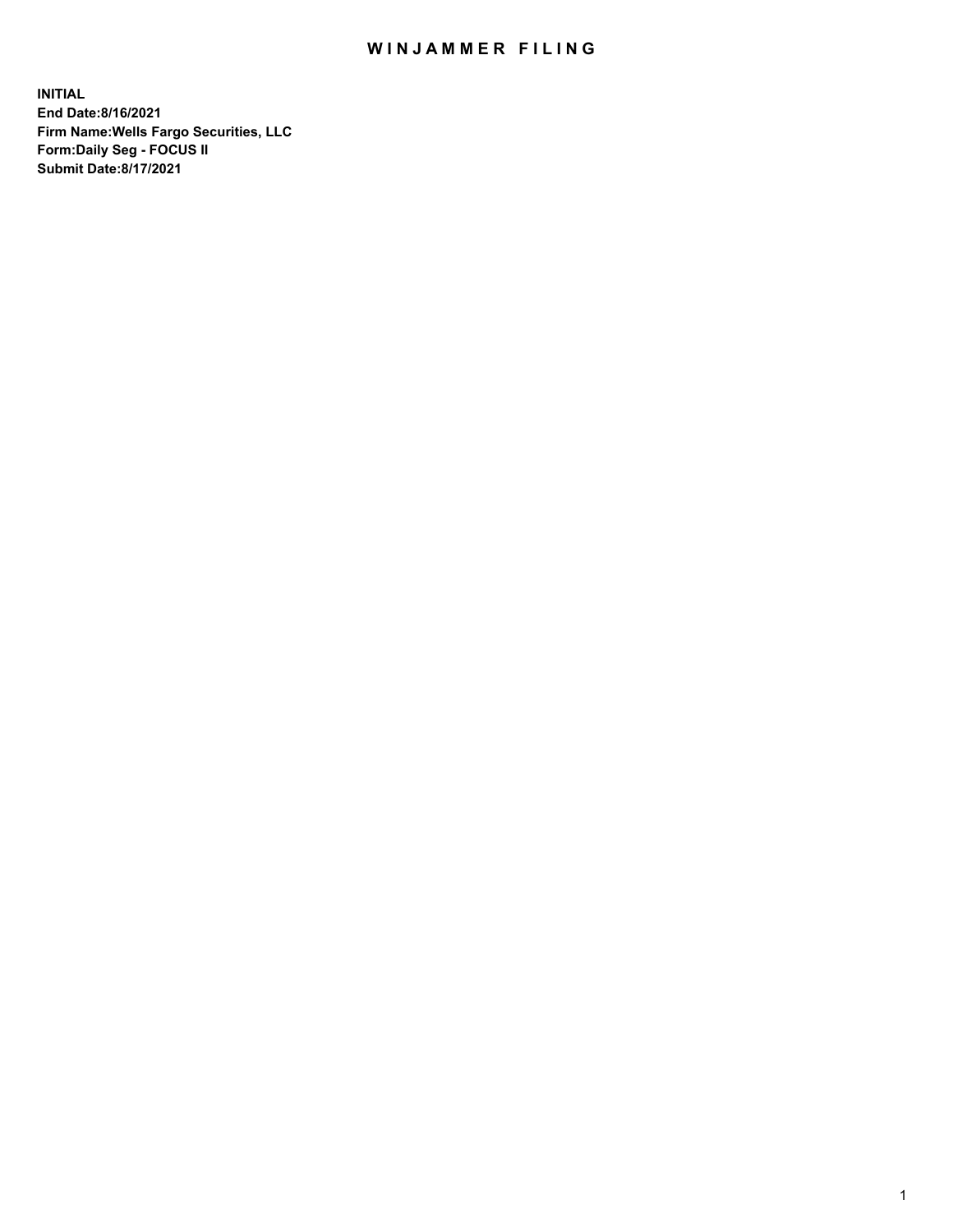**INITIAL End Date:8/16/2021 Firm Name:Wells Fargo Securities, LLC Form:Daily Seg - FOCUS II Submit Date:8/17/2021 Daily Segregation - Cover Page**

| Name of Company                                                                                                                                                                                                                                                                                                                | <b>Wells Fargo Securities LLC</b>                                          |
|--------------------------------------------------------------------------------------------------------------------------------------------------------------------------------------------------------------------------------------------------------------------------------------------------------------------------------|----------------------------------------------------------------------------|
| <b>Contact Name</b>                                                                                                                                                                                                                                                                                                            | <b>James Gnall</b>                                                         |
| <b>Contact Phone Number</b>                                                                                                                                                                                                                                                                                                    | 917-699-6822                                                               |
| <b>Contact Email Address</b>                                                                                                                                                                                                                                                                                                   | james.w.gnall@wellsfargo.com                                               |
| FCM's Customer Segregated Funds Residual Interest Target (choose one):<br>a. Minimum dollar amount: ; or<br>b. Minimum percentage of customer segregated funds required:% ; or<br>c. Dollar amount range between: and; or<br>d. Percentage range of customer segregated funds required between:% and%.                         | 270,000,000<br>$\underline{\mathbf{0}}$<br>00<br>00                        |
| FCM's Customer Secured Amount Funds Residual Interest Target (choose one):<br>a. Minimum dollar amount: ; or<br>b. Minimum percentage of customer secured funds required:%; or<br>c. Dollar amount range between: and; or<br>d. Percentage range of customer secured funds required between: % and %.                          | 40,000,000<br>$\underline{\mathbf{0}}$<br>0 <sub>0</sub><br>0 <sub>0</sub> |
| FCM's Cleared Swaps Customer Collateral Residual Interest Target (choose one):<br>a. Minimum dollar amount: ; or<br>b. Minimum percentage of cleared swaps customer collateral required:% ; or<br>c. Dollar amount range between: and; or<br>d. Percentage range of cleared swaps customer collateral required between:% and%. | 375,000,000<br><u>0</u><br>00<br><u>00</u>                                 |

Attach supporting documents CH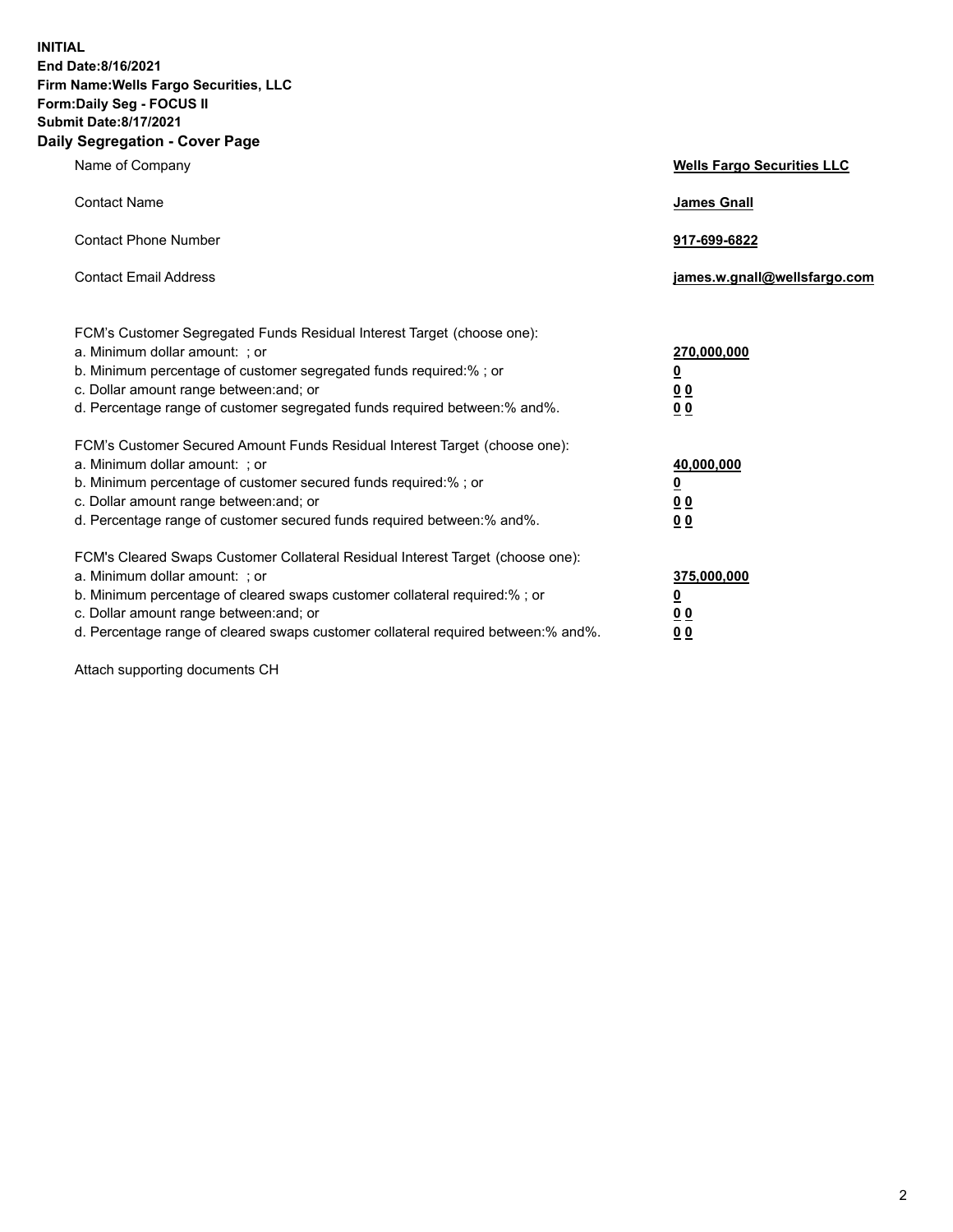**INITIAL End Date:8/16/2021 Firm Name:Wells Fargo Securities, LLC Form:Daily Seg - FOCUS II Submit Date:8/17/2021**

## **Daily Segregation - Secured Amounts**

|    | Foreign Futures and Foreign Options Secured Amounts                                         |                                   |
|----|---------------------------------------------------------------------------------------------|-----------------------------------|
|    | Amount required to be set aside pursuant to law, rule or regulation of a foreign            | $0$ [7305]                        |
|    | government or a rule of a self-regulatory organization authorized thereunder                |                                   |
| 1. | Net ledger balance - Foreign Futures and Foreign Option Trading - All Customers             |                                   |
|    | A. Cash                                                                                     | 163,745,946 [7315]                |
|    | B. Securities (at market)                                                                   | 211,241,065 [7317]                |
| 2. | Net unrealized profit (loss) in open futures contracts traded on a foreign board of trade   | <b>51,336,489</b> [7325]          |
| 3. | Exchange traded options                                                                     |                                   |
|    | a. Market value of open option contracts purchased on a foreign board of trade              | 28 [7335]                         |
|    | b. Market value of open contracts granted (sold) on a foreign board of trade                | -38,785 [7337]                    |
| 4. | Net equity (deficit) (add lines 1. 2. and 3.)                                               | 426,284,743 [7345]                |
| 5. | Account liquidating to a deficit and account with a debit balances - gross amount           | 8,850,468 [7351]                  |
|    | Less: amount offset by customer owned securities                                            | -8,849,916 [7352] 552 [7354]      |
| 6. | Amount required to be set aside as the secured amount - Net Liquidating Equity              | 426,285,295 [7355]                |
|    | Method (add lines 4 and 5)                                                                  |                                   |
| 7. | Greater of amount required to be set aside pursuant to foreign jurisdiction (above) or line | 426,285,295 [7360]                |
|    | 6.                                                                                          |                                   |
|    | FUNDS DEPOSITED IN SEPARATE REGULATION 30.7 ACCOUNTS                                        |                                   |
| 1. | Cash in banks                                                                               |                                   |
|    | A. Banks located in the United States                                                       | 82,511,350 [7500]                 |
|    | B. Other banks qualified under Regulation 30.7                                              | 17,730,326 [7520] 100,241,676     |
|    |                                                                                             | [7530]                            |
| 2. | <b>Securities</b>                                                                           |                                   |
|    | A. In safekeeping with banks located in the United States                                   | 143,946,579 [7540]                |
|    | B. In safekeeping with other banks qualified under Regulation 30.7                          | 0 [7560] 143,946,579 [7570]       |
| 3. | Equities with registered futures commission merchants                                       |                                   |
|    | A. Cash                                                                                     | 52,832,472 [7580]                 |
|    | <b>B.</b> Securities                                                                        | 87,309,976 [7590]                 |
|    | C. Unrealized gain (loss) on open futures contracts                                         | -30,406,763 [7600]                |
|    | D. Value of long option contracts                                                           | 28 [7610]                         |
|    | E. Value of short option contracts                                                          | -38,785 [7615] 109,696,928 [7620] |
| 4. | Amounts held by clearing organizations of foreign boards of trade                           |                                   |
|    | A. Cash                                                                                     | $0$ [7640]                        |
|    | <b>B.</b> Securities                                                                        | $0$ [7650]                        |
|    | C. Amount due to (from) clearing organization - daily variation                             | $0$ [7660]                        |
|    | D. Value of long option contracts                                                           | $0$ [7670]                        |
|    | E. Value of short option contracts                                                          | 0 [7675] 0 [7680]                 |
| 5. | Amounts held by members of foreign boards of trade                                          |                                   |
|    | A. Cash                                                                                     | $-91,066,681$ [7700]              |
|    | <b>B.</b> Securities                                                                        | 200,113,001 [7710]                |
|    | C. Unrealized gain (loss) on open futures contracts                                         | 84,353,550 [7720]                 |
|    | D. Value of long option contracts                                                           | $0$ [7730]                        |
|    | E. Value of short option contracts                                                          | 0 [7735] 193,399,870 [7740]       |
| 6. | Amounts with other depositories designated by a foreign board of trade                      | 0 [7760]                          |
| 7. | Segregated funds on hand                                                                    | $0$ [7765]                        |
| 8. | Total funds in separate section 30.7 accounts                                               | 547,285,053 [7770]                |
| 9. | Excess (deficiency) Set Aside for Secured Amount (subtract line 7 Secured Statement         | 120,999,758 [7380]                |
|    | Page 1 from Line 8)                                                                         |                                   |
|    |                                                                                             |                                   |

- 10. Management Target Amount for Excess funds in separate section 30.7 accounts **40,000,000** [7780]
- 11. Excess (deficiency) funds in separate 30.7 accounts over (under) Management Target **80,999,758** [7785]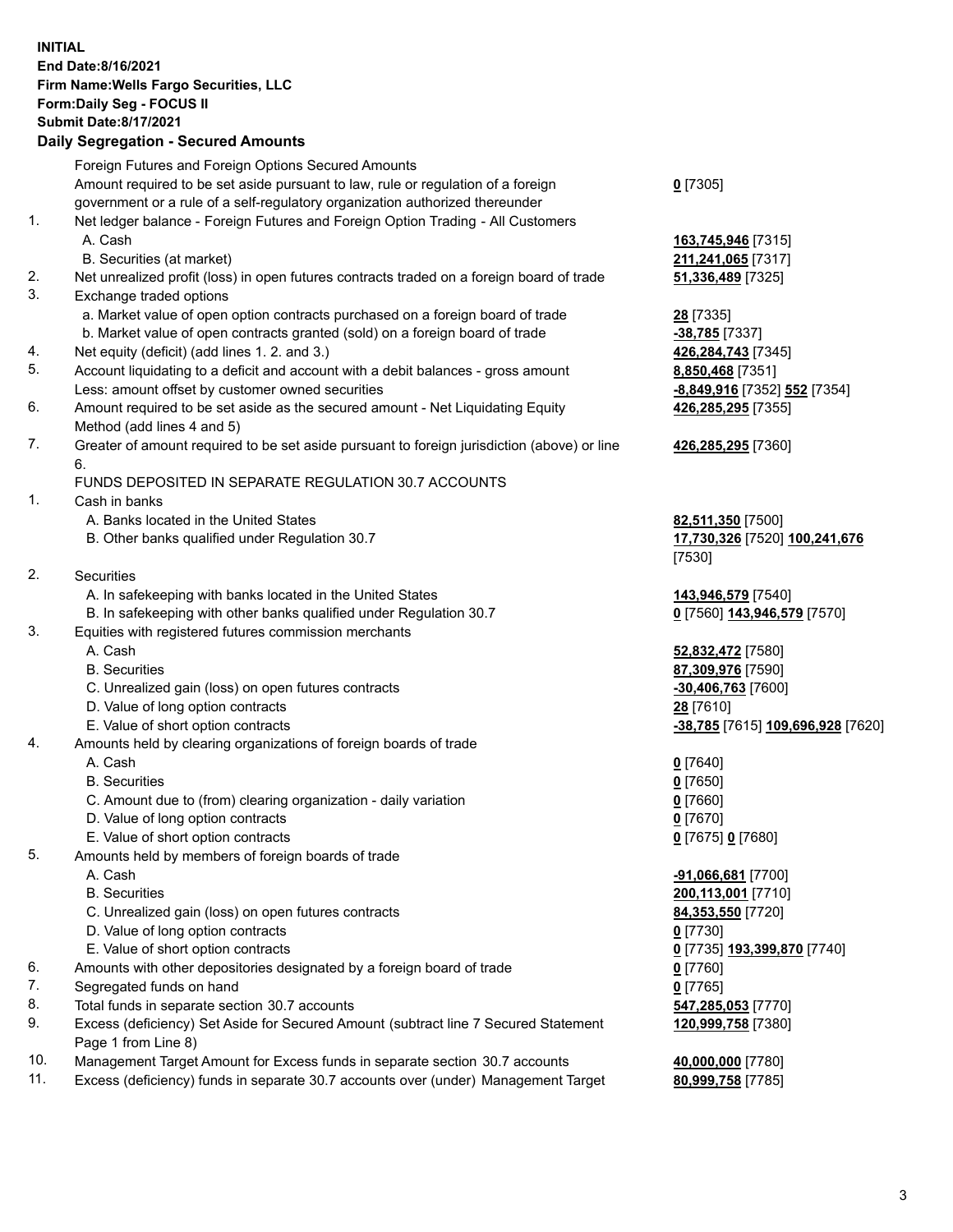**INITIAL End Date:8/16/2021 Firm Name:Wells Fargo Securities, LLC Form:Daily Seg - FOCUS II Submit Date:8/17/2021 Daily Segregation - Segregation Statement** SEGREGATION REQUIREMENTS(Section 4d(2) of the CEAct) 1. Net ledger balance A. Cash **4,180,178,397** [7010] B. Securities (at market) **1,942,736,963** [7020] 2. Net unrealized profit (loss) in open futures contracts traded on a contract market **-1,277,359,358** [7030] 3. Exchange traded options A. Add market value of open option contracts purchased on a contract market **1,387,822,055** [7032] B. Deduct market value of open option contracts granted (sold) on a contract market **-1,398,515,601** [7033] 4. Net equity (deficit) (add lines 1, 2 and 3) **4,834,862,456** [7040] 5. Accounts liquidating to a deficit and accounts with debit balances - gross amount **108,248,935** [7045] Less: amount offset by customer securities **-107,577,853** [7047] **671,082** [7050] 6. Amount required to be segregated (add lines 4 and 5) **4,835,533,538** [7060] FUNDS IN SEGREGATED ACCOUNTS 7. Deposited in segregated funds bank accounts A. Cash **226,455,097** [7070] B. Securities representing investments of customers' funds (at market) **0** [7080] C. Securities held for particular customers or option customers in lieu of cash (at market) **778,899,109** [7090] 8. Margins on deposit with derivatives clearing organizations of contract markets A. Cash **2,042,467,904** [7100] B. Securities representing investments of customers' funds (at market) **1,080,341,391** [7110] C. Securities held for particular customers or option customers in lieu of cash (at market) **1,163,837,854** [7120] 9. Net settlement from (to) derivatives clearing organizations of contract markets **49,488,477** [7130] 10. Exchange traded options A. Value of open long option contracts **1,387,822,055** [7132] B. Value of open short option contracts **-1,398,515,601** [7133] 11. Net equities with other FCMs A. Net liquidating equity **0** [7140] B. Securities representing investments of customers' funds (at market) **0** [7160] C. Securities held for particular customers or option customers in lieu of cash (at market) **0** [7170] 12. Segregated funds on hand **0** [7150] 13. Total amount in segregation (add lines 7 through 12) **5,330,796,286** [7180] 14. Excess (deficiency) funds in segregation (subtract line 6 from line 13) **495,262,748** [7190] 15. Management Target Amount for Excess funds in segregation **270,000,000** [7194] 16. Excess (deficiency) funds in segregation over (under) Management Target Amount **225,262,748** [7198]

Excess